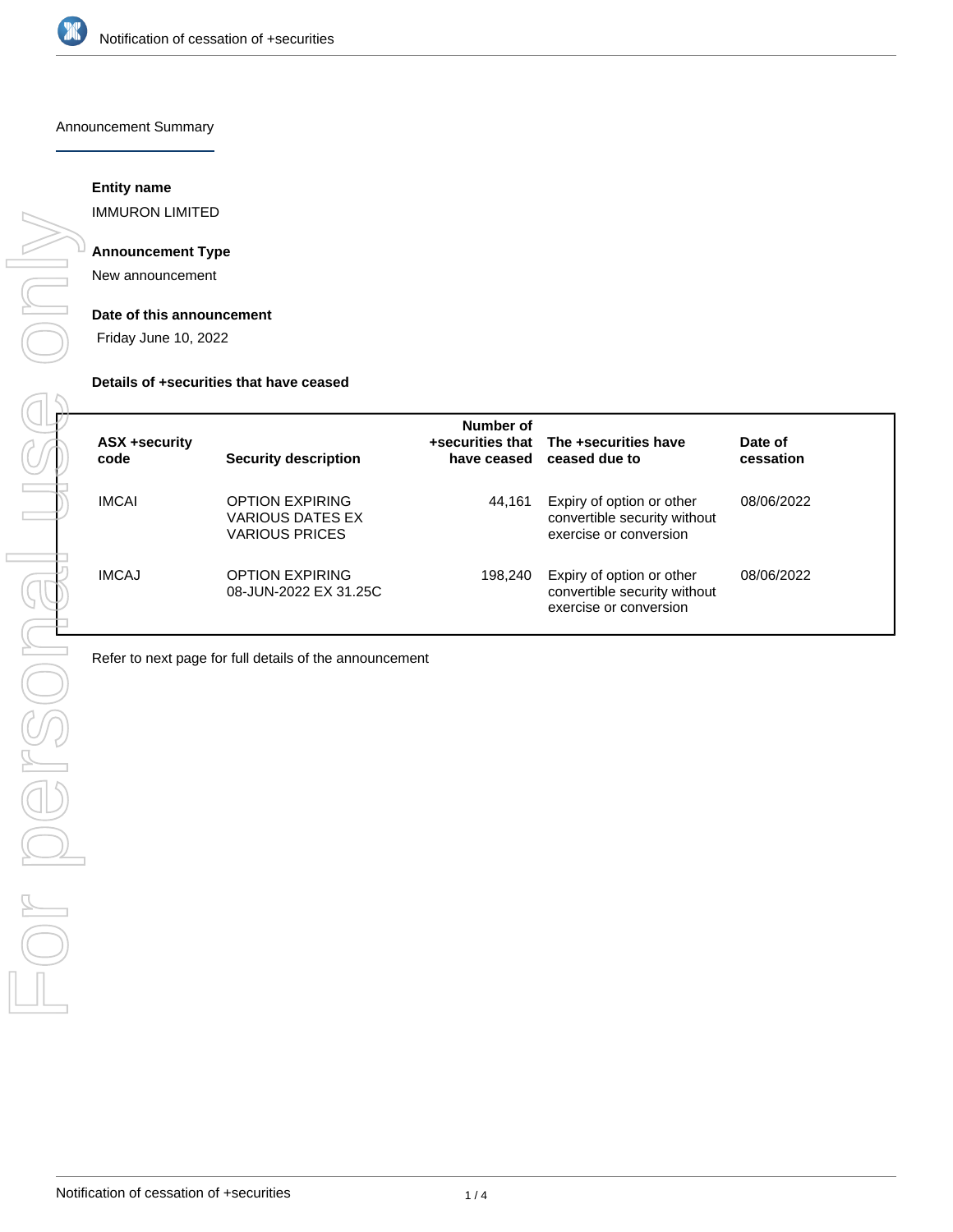

## Part 1 - Announcement Details

# **1.1 Name of +Entity**

IMMURON LIMITED

We (the entity named above) provide the following information about our issued capital.

**1.2 Registered Number Type**

ABN

**Registration Number** 80063114045

**1.3 ASX issuer code**

IMC

**1.4 The announcement is** New announcement

# **1.5 Date of this announcement**

10/6/2022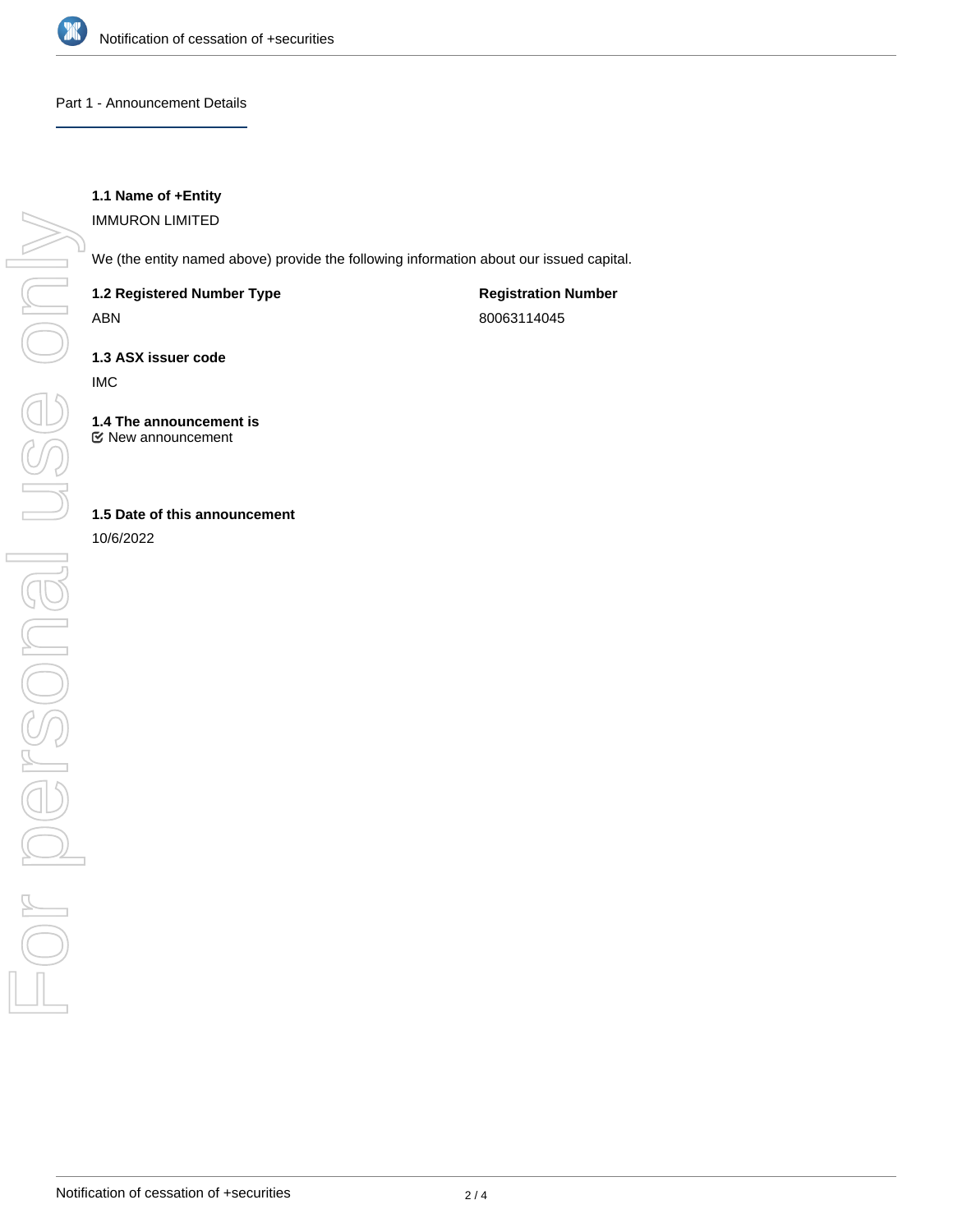

#### Part 2 - Details of +equity securities or +debt securities that have ceased

# **ASX +Security Code and Description** IMCAJ : OPTION EXPIRING 08-JUN-2022 EX 31.25C **Unquoted +equity securities that have ceased Number of securities that have ceased** 198,240 **Reason for cessation** Expiry of option or other convertible security without exercise or conversion **Date of cessation** 8/6/2022 **Is the entity paying any consideration for the cessation? Any other information the entity wishes to notify to ASX about the cessation? ASX +Security Code and Description** IMCAI : OPTION EXPIRING VARIOUS DATES EX VARIOUS PRICES **Unquoted +equity securities that have ceased Number of securities that have ceased** 44,161 **Reason for cessation** Expiry of option or other convertible security without exercise or conversion **Date of cessation** 8/6/2022 **Is the entity paying any consideration for the cessation? Any other information the entity wishes to notify to ASX about the cessation?** No No